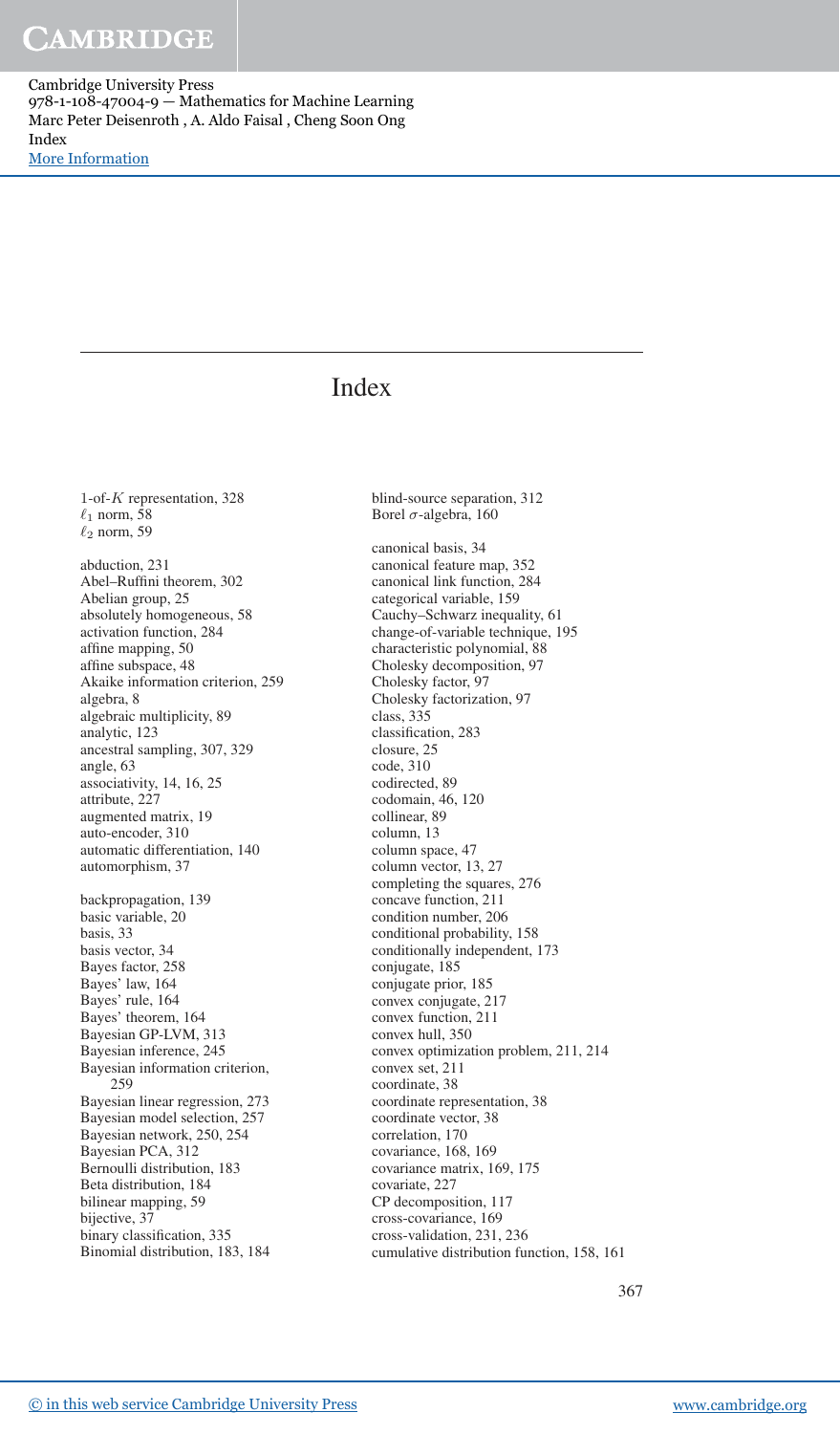# CAMBRIDGE

Cambridge University Press 978-1-108-47004-9 — Mathematics for Machine Learning Marc Peter Deisenroth , A. Aldo Faisal , Cheng Soon Ong Index [More Information](www.cambridge.org/9781108470049)

368 *Index*

d-separation, 252 data covariance matrix, 287 data point, 227 data-fit term, 272 decoder, 310 deep auto-encoder, 313 defective, 94 denominator layout, 130 derivative, 122 design matrix, 264, 266 determinant, 83 diagonal matrix, 98 diagonalizable, 98 diagonalization, 99 difference quotient, 122 dimension, 34 dimensionality reduction, 286 directed graphical model, 249, 250, 254 direction, 48 direction space, 48 distance, 62 distribution, 157 distributivity, 14, 16 domain, 46, 120 dot product, 59 dual SVM, 349 Eckart–Young theorem, 113, 301 eigendecomposition, 99 eigenspace, 89 eigenspectrum, 89 eigenvalue, 88 eigenvalue equation, 88 eigenvector, 88 elementary transformations, 18 EM algorithm, 325 embarrassingly parallel, 237 empirical covariance, 171 empirical mean, 170 empirical risk, 233 empirical risk minimization, 231, 233 encoder, 310 endomorphism, 37 epigraph, 212 equivalent, 44 error function, 264 error term, 346 Euclidean distance, 59, 62 Euclidean norm, 58 Euclidean vector space, 60 event space, 155 evidence, 165, 256, 275 example, 227 expected risk, 234 expected value, 166 exponential family, 183, 188 extended Kalman filter, 149

factor analysis, 312 factor graph, 254 feature, 227 feature map, 228 feature matrix, 266 feature vector, 266 Fisher discriminant analysis, 117 Fisher–Neyman theorem, 187 forward mode, 141 free variable, 20 full rank, 36 full SVD, 110 fundamental theorem of linear mappings, 48 Gaussian elimination, 21 Gaussian mixture model, 315 Gaussian process, 284 Gaussian process latent-variable model, 313 general linear group, 26 general solution, 18, 20 generalized linear model, 244, 284 generating set, 33 generative process, 244, 257 generator, 311 geometric multiplicity, 91 Givens rotation, 79 global minimum, 201 GP-LVM, 313 gradient, 127 Gram matrix, 352 Gram–Schmidt orthogonalization, 74 graphical model, 250 group, 25 Hadamard product, 13 hard margin SVM, 342 Hessian, 144 Hessian eigenmaps, 117 Hessian matrix, 144 hinge loss, 345 histogram, 333 hyperparameter, 231 hyperplane, 48, 49 hyperprior, 252 i.i.d., 173 identity automorphism, 37 identity mapping, 37 identity matrix, 14 image, 46, 120 independent and identically distributed, 173, 233, 239 independent component analysis, 312 inference network, 311 injective, 37 inner product, 60 inner product space, 60 intermediate variables, 141 inverse, 14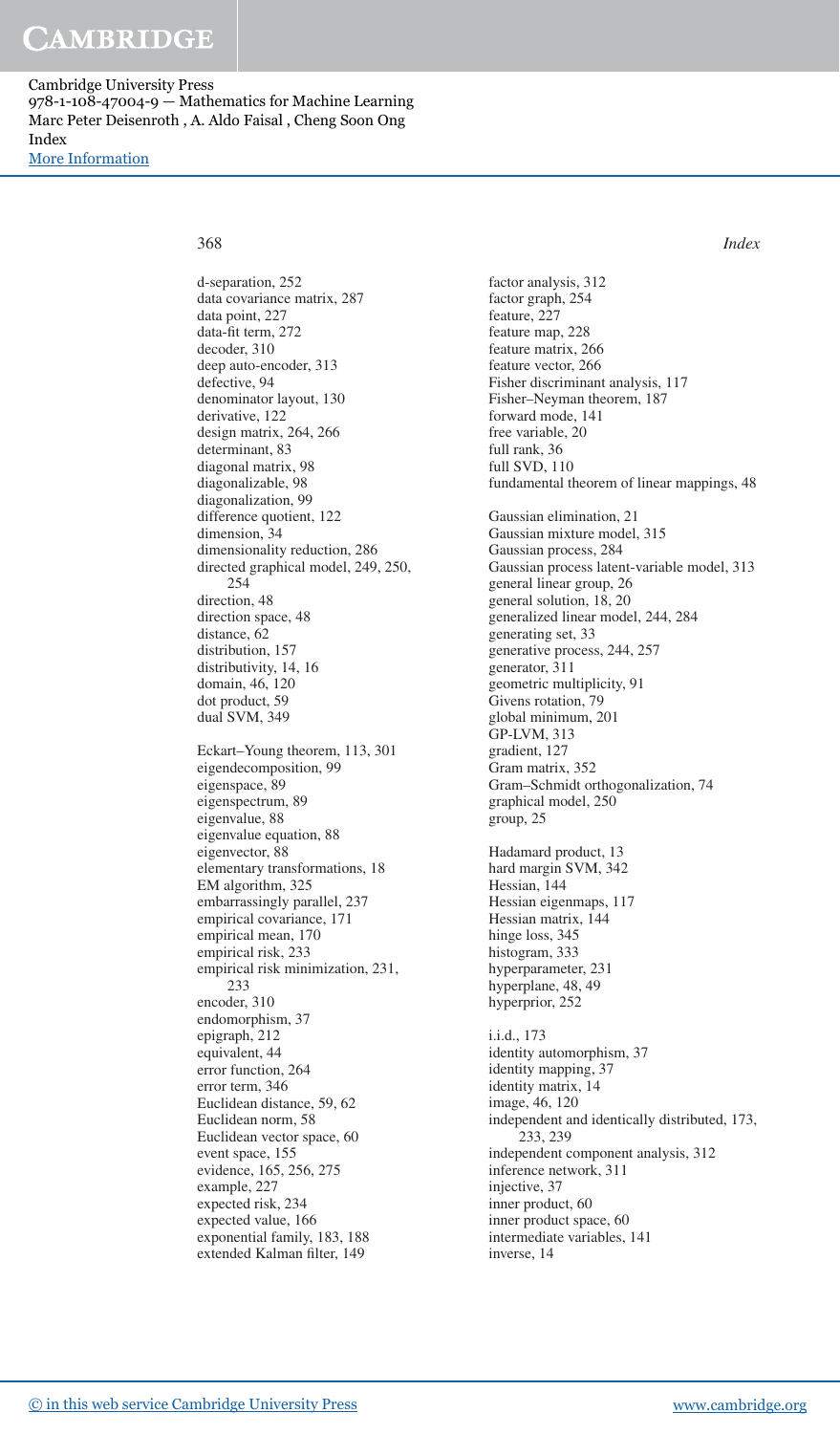Cambridge University Press 978-1-108-47004-9 — Mathematics for Machine Learning Marc Peter Deisenroth , A. Aldo Faisal , Cheng Soon Ong Index [More Information](www.cambridge.org/9781108470049)

### *Index* 369

inverse element, 25

invertible, 14 Isomap, 117 isomorphism, 37 Jacobian, 127, 130 Jacobian determinant, 132 Jeffreys–Lindley paradox, 258 Jensen's inequality, 213 joint probability, 158 Karhunen–Loève transform, 286 kernel, 22, 36, 46, 228, 352 kernel density estimation, 333 kernel matrix, 352 kernel PCA, 313 kernel trick, 284, 313, 352 label, 228 Lagrange multiplier, 209 Lagrangian, 209 Lagrangian dual problem, 209 Laplace approximation, 149 Laplace expansion, 86 Laplacian eigenmaps, 117 LASSO, 272, 285 latent variable, 247 law, 157, 160 leading coefficient, 20 least-squares loss, 134 least-squares problem, 234 least-squares solution, 73 left-singular vectors, 101 Legendre transform, 217 Legendre–Fenchel transform, 217 length, 58 likelihood, 165, 238, 241, 262 line, 49, 68 linear combination, 29 linear manifold, 48 linear mapping, 37 linear program, 214 linear subspace, 28 linear transformation, 37 linearly dependent, 29 linearly independent, 29 link function, 244 loading, 291 local minimum, 201 log-partition function, 189 logistic regression, 284 logistic sigmoid, 284 loss function, 233, 345 loss term, 346 lower-triangular matrix, 84

Maclaurin series, 123 Manhattan norm, 58 MAP, 270

MAP estimation, 241 margin, 339 marginal, 169 marginal likelihood, 165, 257, 275 marginal probability, 158 marginalization property, 163 Markov random field, 254 matrix, 12 matrix factorization, 82 maximum a posteriori, 270 maximum a posteriori estimation, 241 maximum likelihood, 231 maximum likelihood estimate, 267 maximum likelihood estimation, 238, 263 mean, 167 mean function, 278 mean vector, 175 measure, 160 median, 167 metric, 62 minimal, 33 minimax inequality, 210 misfit term,  $272$ mixture model, 315 mixture weight, 315 mode, 167 model, 225 model evidence, 257 model selection, 231 Moore–Penrose pseudo-inverse, 24 multidimensional scaling, 117 multiplication by scalars, 26 multivariate, 158 multivariate Gaussian distribution, 175 multivariate Taylor series, 145 natural parameters, 189 negative log-likelihood, 238

nested cross-validation, 231, 255 neutral element, 25 noninvertible, 14 nonsingular, 14 norm, 58 normal distribution, 175 normal equation, 72 normal vector, 66 null space, 22, 36, 46 numerator layout, 130

Occam's razor, 256 ONB, 65 one-hot encoding, 328 ordered basis, 38 orthogonal, 63 orthogonal basis, 65 orthogonal complement, 65 orthogonal matrix, 64 orthonormal, 63 orthonormal basis, 65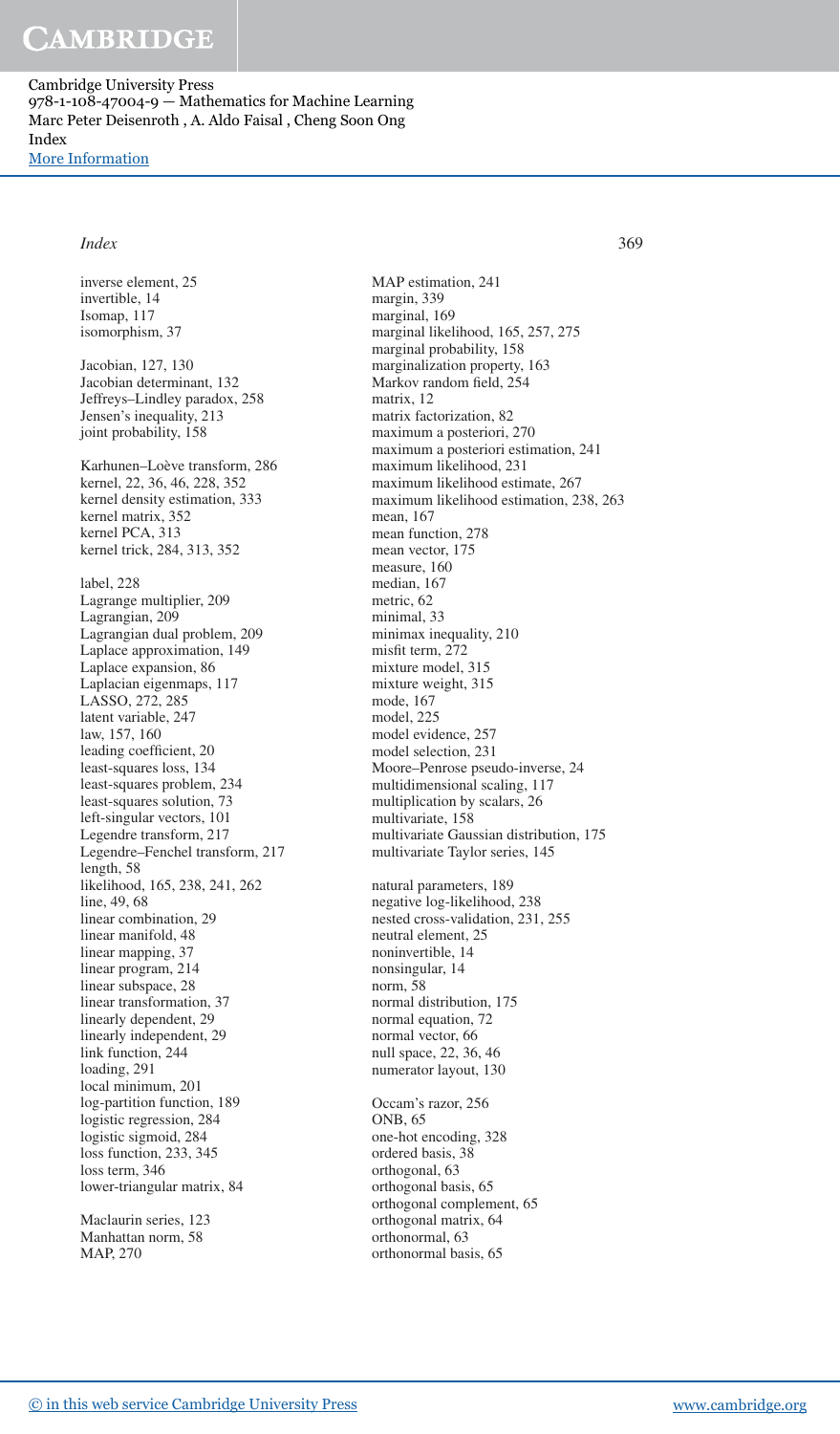# CAMBRIDGE

Cambridge University Press 978-1-108-47004-9 — Mathematics for Machine Learning Marc Peter Deisenroth , A. Aldo Faisal , Cheng Soon Ong Index [More Information](www.cambridge.org/9781108470049)

370 *Index*

outer product, 27 overfitting, 235, 243, 269 PageRank, 96 parameters, 49 parametric equation, 49 partial derivative, 126 particular solution, 17, 19 PCA, 286 pdf, 160 penalty term, 236 pivot, 20 plane, 49 plate, 252 population mean and covariance, 170 positive definite, 58, 59, 60, 62 posterior, 165, 241 posterior odds, 257 power iteration, 302 power series representation, 125 PPCA, 307 preconditioner, 206 predictor, 3, 228 primal problem, 209 principal component, 291 principal component analysis, 117, 286 principal subspace, 294 prior, 164, 241 prior odds, 257 probabilistic programming, 249 probabilistic inverse, 165 probabilistic PCA, 307 probability, 155 probability density function, 160 probability distribution, 152 probability integral transform, 193 probability mass function, 157, 158 product rule, 164 projection, 68 projection error, 73 projection matrix, 68 pseudo-inverse, 72 random variable, 152, 155 range, 46

rank, 35 rank deficient, 36 rank-k approximation, 112 rank-nullity theorem, 48 raw-score formula for variance, 171 recognition network, 311 reconstruction error, 73, 295 reduced hull, 351 reduced row-echelon form, 21 reduced SVD, 110 REF, 19 regression, 260

regular, 14 regularization, 235, 272, 346 regularization parameter, 236, 272, 344 regularized least squares, 272 regularizer, 236, 272, 344, 346 representer theorem, 348 responsibility, 318 reverse mode, 141 right-singular vectors, 101 RMSE, 268 root mean square error, 268 rotation, 76 rotation matrix, 77 row, 13 row vector, 13, 27 row-echelon form, 19, 20 sample mean, 170 sample space, 154 scalar, 26 scalar product, 59 sigmoid, 190 similar, 44 singular, 14 singular value decomposition, 101 singular value equation, 106 singular value matrix, 101 singular values, 101 slack variable, 344 soft margin SVM, 344 solution, 11 span, 33 special solution, 17 spectral clustering, 117 spectral norm, 112 spectral theorem, 94 spectrum, 89 square matrix, 15 standard basis, 34 standard deviation, 169 standard normal distribution, 176 standardization, 304 statistical independence, 172 statistical learning theory, 237 stochastic gradient descent, 206 strong duality, 211 sufficient statistics, 187 sum rule, 163 support point, 48 support vector, 348 supporting hyperplane, 217 surjective, 37 SVD, 101 SVD theorem, 101 symmetric, 59, 62 symmetric matrix, 15 symmetric, positive definite, 60 symmetric, positive semidefinite, 60 system of linear equations, 11